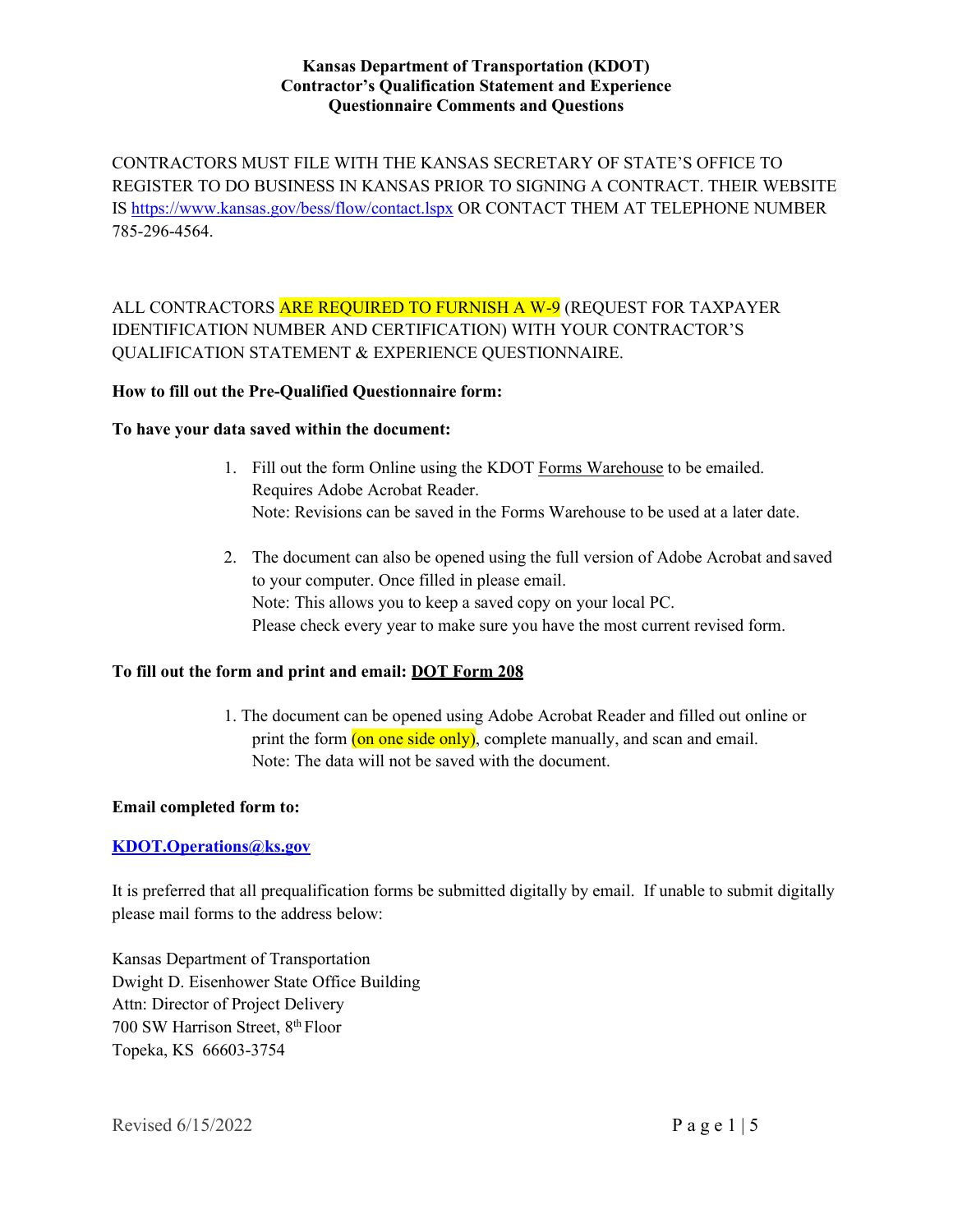# **General Questions: Revised – 06/2022**

When is the Contractor's Qualification Statement and Experience Questionnaire (Statement) due at KDOT?

> For prequalification renewal, statements are due in the Director of Project Delivery's office 10 business days prior to the contractor's annual prequalification month.

For new contractors, it is due in the Director of Project Delivery's office 10 business days before the intended bid letting date.

What is the prequalification date?

The prequalification month is the month of the letter notifying the contractor of the amount of qualification and work classes approved.

How long is the prequalification effective?

It is effective one year from the month of the letter.

If the subsidiary or subsidiaries of a parent company seek to prequalify, how should the name(s) be shown?

> On the cover of the Contractor's Qualification Statement and Experience Questionnaire, the subsidiary or subsidiaries seeking to prequalify should be named. The assets, liabilities, and equity of each of the entities, which seeks to prequalify, must be identifiable within the financial statements.

If a financial statement or another attachment is included, should it be placed behind the other forms? Place the attachments directly behind their appropriated section, e.g. detailed equipment list goes in Section B. Also email the equipment list in either a Word or Excel format to: [KDOT.Operations@ks.gov.](mailto:KDOT.Operations@ks.gov)

How should the statement be submitted?

It is preferred that the statement be scanned and emailed to the following email address:] [KDOT.Operations@ks.gov](mailto:KDOT.Operations@ks.gov)

Is there a listing of projects under advertisement?

Projects under advertisement are listed on our website under "Doing Business With Us" and "Information for Highway Contractors."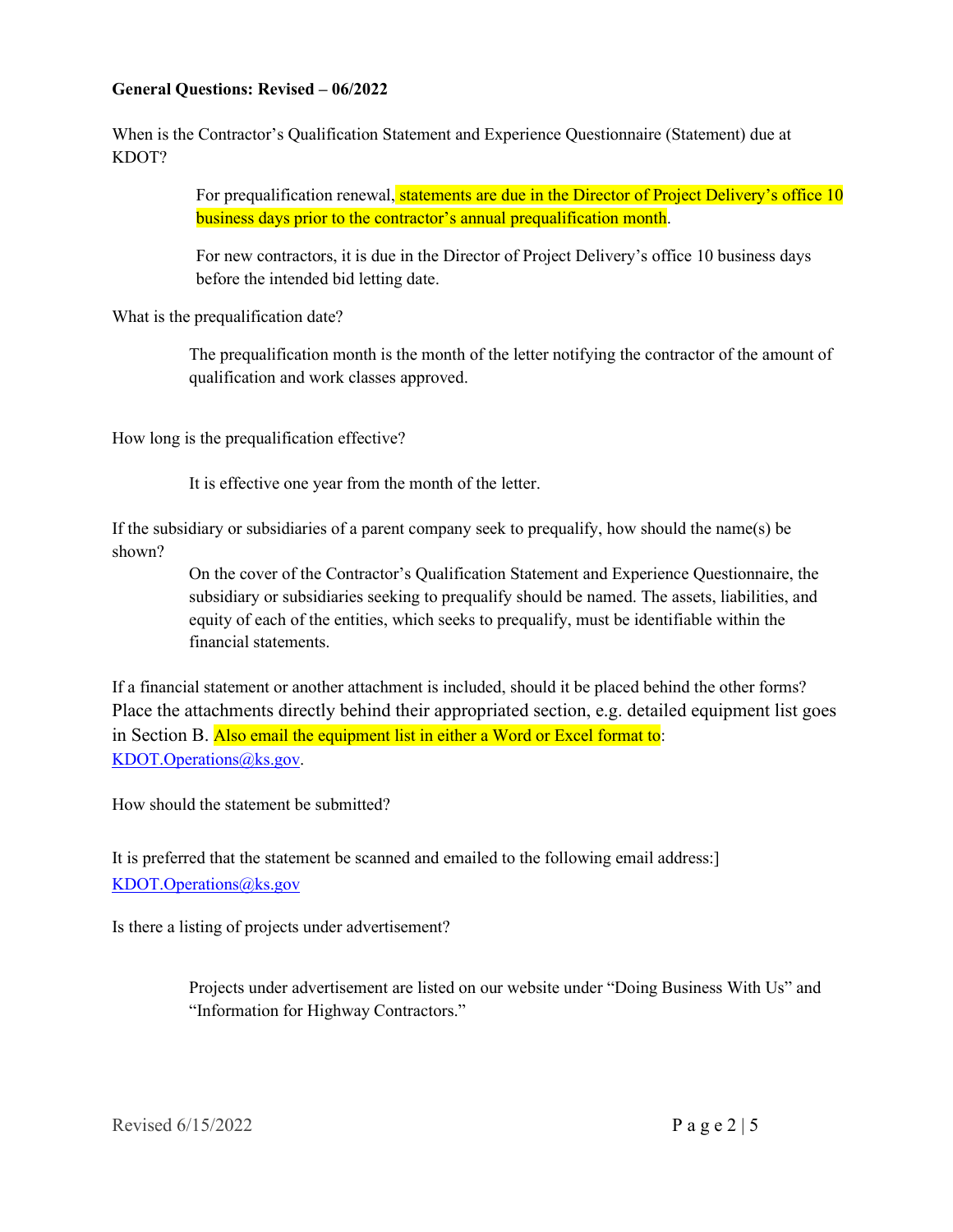If there are questions, who should be contacted:

Division of Project Delivery, Kansas Department of Transportation, Topeka, Kansas Phone 785-296-6618 or e-mail to **[KDOT.Operations@ks.gov](mailto:KDOT.Operations@ks.gov)**

## **Contractor's Qualification Statement and Experience Questionnaire Questions:**

## **Section A, Page 1 & 2**

Does the contractor need to list experience in this section even though it is listed later in the Statement?

Yes, this is total experience whereas Section E, Page 3, breaks it into groups. Does the contractor need to list a specific work class under Class Y**? If specific work is left blank – Y class will be disqualified.**

> Yes. This class is geared toward small contractors who may not be qualified for larger projects but may be qualified for small specific projects (e.g. Concrete Pavement Patching, Cold Milling, Pressure/Compaction Grouting, Joint Repair, Asphalt Crack Repair, Storm/Sanitary sewer, Concrete Grinding/Grooving, Demolition, Concrete Diamond Grinding/Sawing/Sealing, Intersection Curb/Gutter, and Sidewalk Construction).

#### **Section B, Page 1**

This page is for the contractor's information only. It does not need to be submitted with the Statement.

#### **Section B, Pages 2-5**

What date goes on Section B, Page 3?

This is the Balance Sheet date. It is also shown as the Date of Statement on the cover page of the Contractor's Qualification Statement and Experience Questionnaire.

Does this section need to be submitted if a Balance Sheet and associated footnotes are presented in another format?

> No, it may be discarded; however, a detailed equipment listing is necessary with the work class letters listed by each piece of equipment they support.

Can the detailed equipment listing be an attachment?

Yes. Be sure to include a completed description of the equipment, not just the brand name. Also email the equipment list in either a Word or Excel format to: [KDOT.Operations@ks.gov.](mailto:KDOT.Operations@ks.gov)

Revised  $6/15/2022$  P a g e  $3 \mid 5$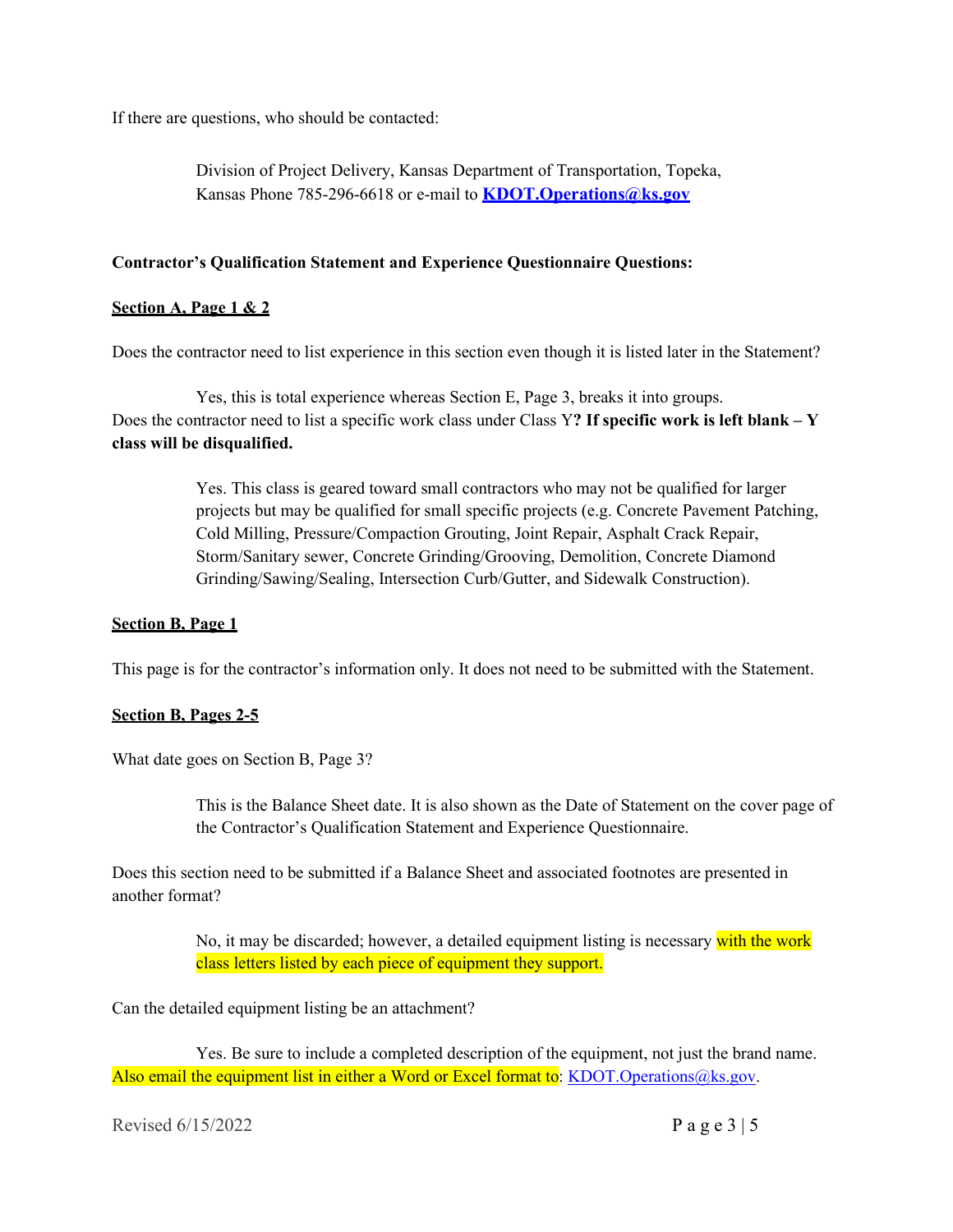Can equipment be leased?

Yes, include the list of equipment under Section B, Item 11 and list the work class "Letter" that each EQ supports (List available equipment not owned on separate schedule). As noted in the Instructions for Filling, the contractor may submit a letter from the leasing company listing the types of equipment to be leased. This is to be submitted on the letterhead of the leasing company.

Must all names in the Contractor's Qualification Statement match?

Yes, this includes the name on the cover, audited Balance Sheet or financial statements, independent auditor's report, and Sections B and D.

Are the footnotes to the audited financial statements to be submitted?

Yes, the footnotes are an integral part of the financial statements.

Should the submitted appraisal be prepared and signed by a member of the Appraisal Institute or American Society of Appraisers?

> Yes, the appraisal will not be accepted unless it is prepared and signed by a member of these organizations.

# **Section B, Page 6**

Does the contractor need to submit this page if using Alternatives No. 1 or 2?

No, it may be discarded.

# **Section C**

Does the contractor need to submit this page if using Alternative No. 1?

No, it may be discarded.

If this information is listed on the auditor report, does the contractor need to submit this page?

No, it may be discarded.